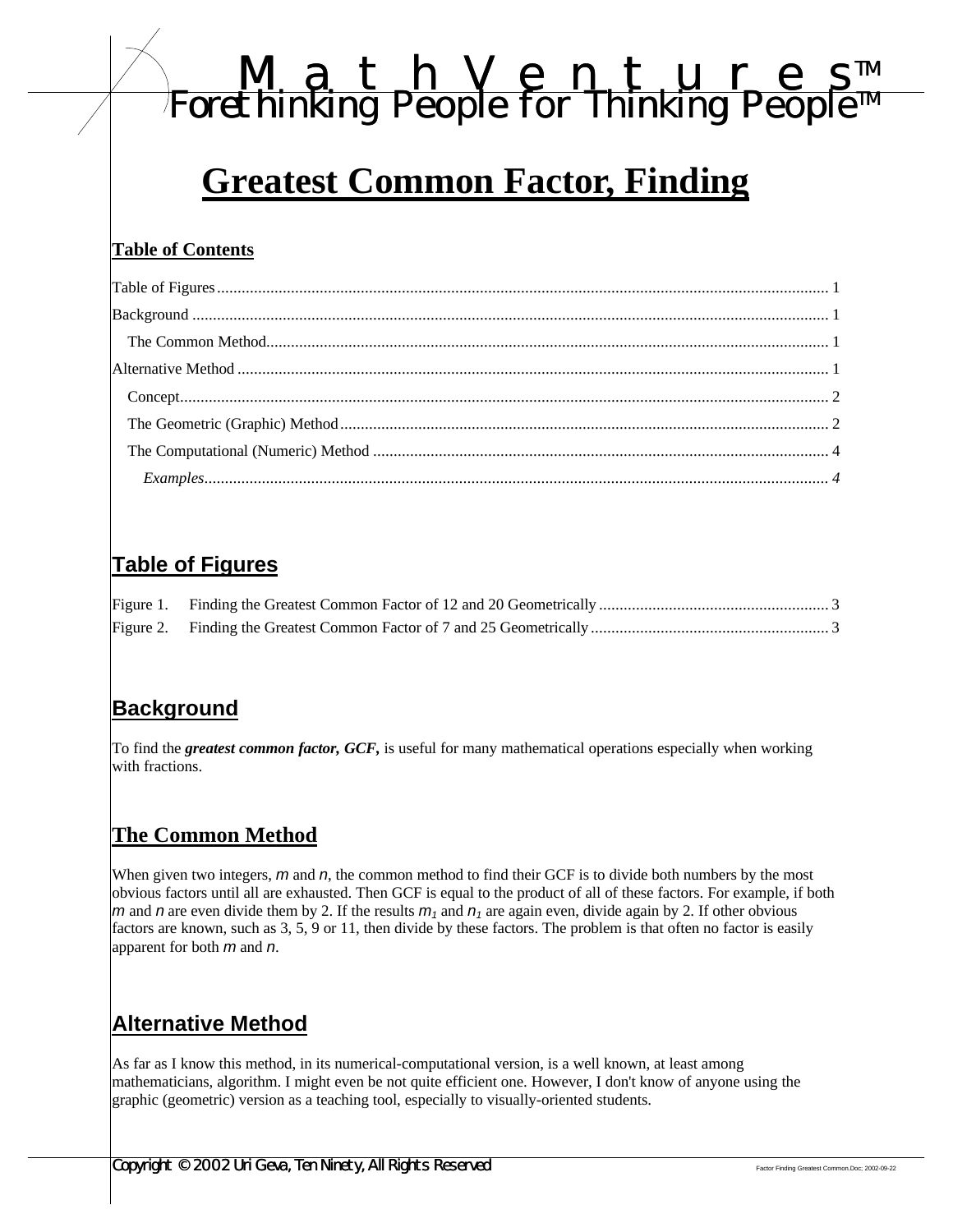### **Concept**

This alternative method does not rely on knowing any common factors. It employs simple division and each division step is progressively simpler. This method has graphical representation. When teaching visually-oriented students, who are experiencing difficulties understanding any computational method, employing drawing with this graphic method may be easier.

### **The Geometric (Graphic) Method**

In general, you fit as many time as possible the small dimension into the larger one. You do it by constructing as many squares as possible starting on the smaller edge. Once the whole rectangle is filled, you are done. As long that there is a leftover rectangle, you repeat the process with respect to it.

Informally, this algorithm can be stated as follows.

Given any two integers, *m* and *n*, If  $m = n$ , there is nothing to do, for the GCF = *m*. Otherwise, draw the *m*-by-*n* rectangle, which like any rectangle, it has a small edge and a large edge. Now, and as long as you have a rectangle with one edge longer than the other, draw the largest square that fits within the rectangle such that one edge of the square is the short edge of the rectangle. This process repeats itself until as a result of drawing such a square what is left over is also a square. The length of the edge of this last square is your GCF.

Formally, the procedure is stated as follows:

Given two numbers *m* and *n*, such that  $m \ge n$ . Find their GCF.

- 1. Draw an *m* by *n* rectangle.
- 2. Let  $m_1 = m$  and let  $n_1 = n$ . From no on we will refer to  $m_1$  instead of m and to  $n_1$  instead of n. (The reason for this will become clear in Step 5.2 below.)
- 3. Measure  $n_1$  along the long, the  $m_1$  edge.
- 4. Create the  $n_1 \times n_1$  square such that its first side is the  $n_1$  edge and its perpendicular side is collinear with the  $m<sub>1</sub>$  edge.
- 5. Consider the area of the  $m_1 \times n_1$  rectangle that is outside the  $n_1 \times n_1$  square.
	- 5.1. If the  $n_1 \times n_1$  square left no such area out of the  $m_1 \times n_1$  rectangle, then  $m_1 = n_1$  and therefore  $m = n$ . There is nothing more to do.
	- 5.2. If the  $n_1 \times n_1$  square leaves a remaining rectangle out of the  $m_1 \times n_1$  rectangle, then the sides of this remaining rectangle are  $n_1$  and  $m_1$ – $n_1$ . From this point on the procedure becomes recursive. Therefore, we replace the indexes of  $m$  and  $n$  with **i**, (where  $\mathbf{i} = 1, 2, 3, \dots$ ) There are three possible alternatives:
		- 5.2.1. If  $m_i n_i > n$ , then let  $m_{i+1} = m_i n_i >$  and let  $n_{i+1} = n_i$ . Repeat Steps 3 through 5.2 until the result of the test in Step 5.2 is either 5.2.2 or 5.2.3.
		- 5.2.2. If  $m_i n_i < n_i$ , then l et  $n_{i+1} = m_i n_i >$  and let  $m_{i+1} = n_i$ . Repeat Steps 3 through 5.2 until the result of the test in Step 5.2 is 5.2.1 or 5.2.3.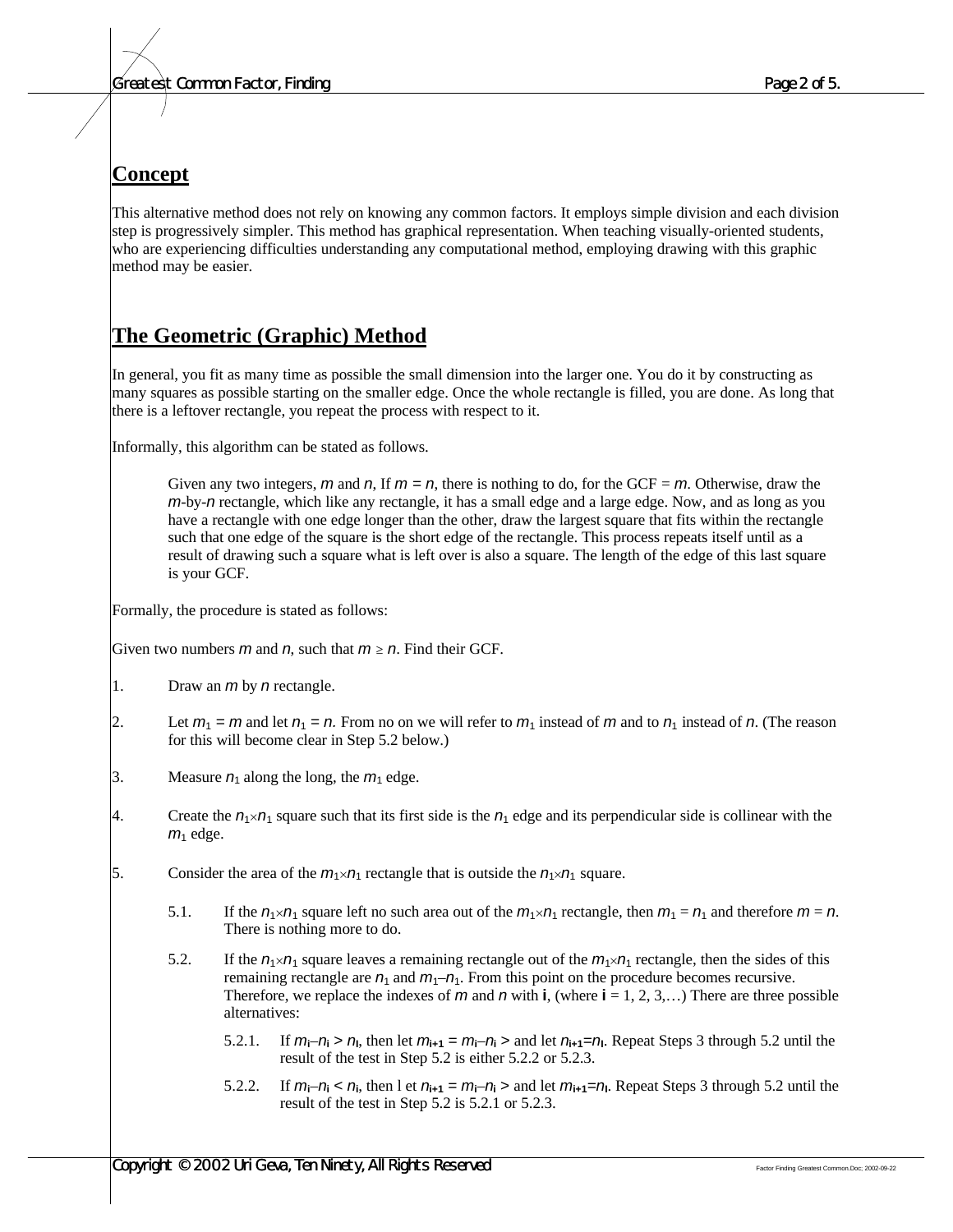#### *Greatest Common Factor, Finding Page 3 of 5.*





#### **Figure 2. Finding the Greatest Common Factor of 7 and 25 Geometrically**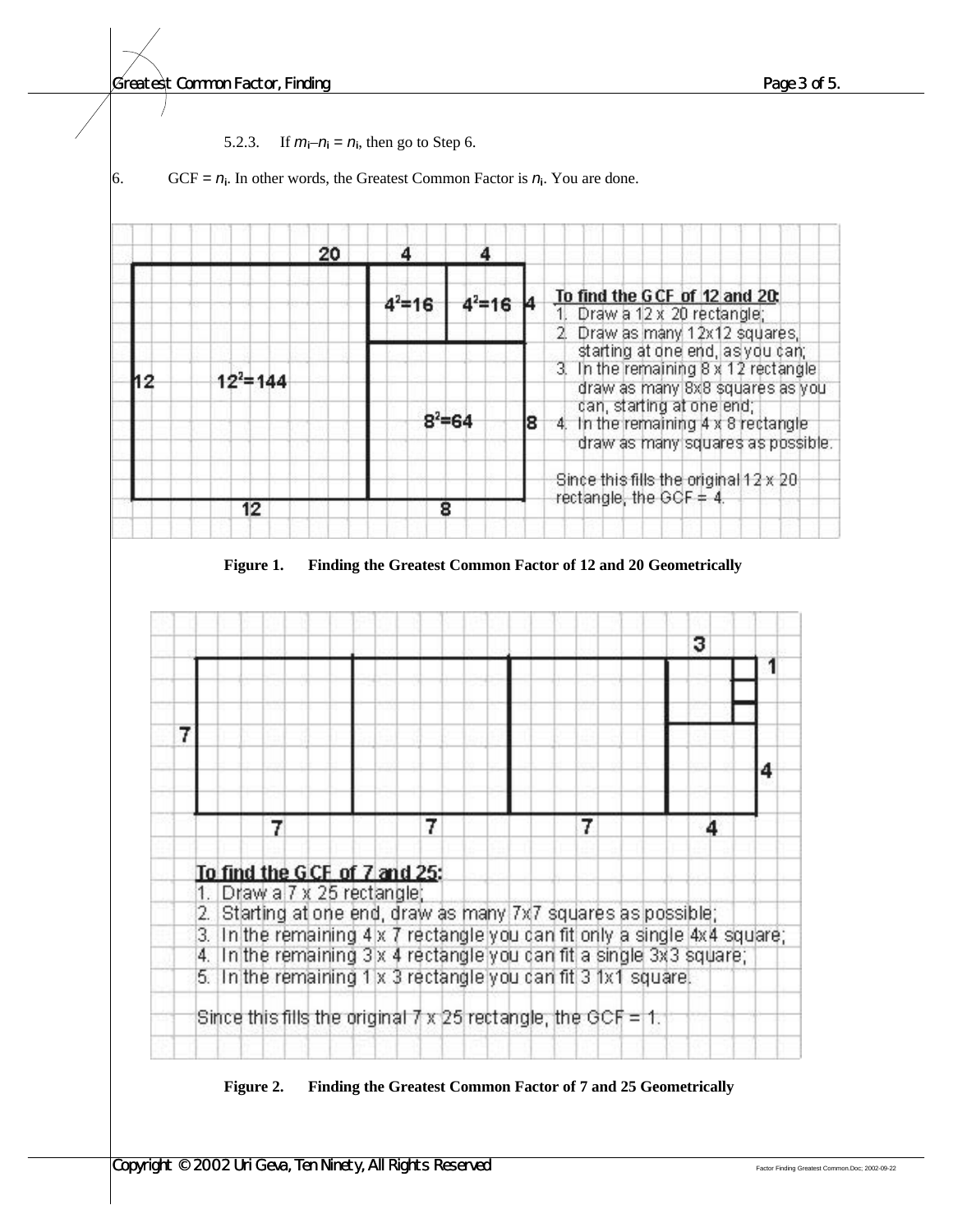#### *Greatest Common Factor, Finding Page 4 of 5.*

#### **The Computational (Numeric) Method**

The computational method is the equivalent of the geometric one.

Given two integers, *m* and *n*, assume that *m < n*, to calculate their GCF, denoted by GCF*mn* , then:

1. Let  $m_1 = m$  and  $n_1 = n$ .

- 2. Let  $m_1$ <sup>*'*</sup> be largest multiple of  $m_1$ , such that  $m_1' \le n_1$ .
- 3. If  $m_1' = n_1$ , then go to step 6.
- 4. If  $m_i' < n_i$ , then
	- 4.1. Let  $m_{i+1} = n_i m_i'$  (that is,  $n_1 m_1' = n_1$  modulo  $m_1$ ) and
	- 4.2.  $n_{i+1} = m_i$ , where  $i = 1, 2, 3, ...$
- 5. Go to step 2.

$$
6. \hspace{1cm} GCF_{mn} = m_i.
$$

The procedure can be described using modulus arithmetic as follows:

1. Let 
$$
m_1 = m
$$
 and  $n_1 = n$ .

2. Let  $m_{i+1} = n_i$  modulo  $m_i$ , where  $i = 1, 2, 3, ...$ 

If  $m_{i+1} = 0$ , then the process is complete. Go to Step *M5*.

If 
$$
m_{i+1} > 0
$$
, then

$$
2.1. \qquad n_{i+1}=m_i.
$$

- 2.2.  $i = i + 1$ .
- *2.3.* Go to step *M.2.*

 $GCF_{mn} = m_i$ 

#### **Examples**

In the computation sequence below *r* denotes the remainder.

• What is the GCF of *289* and *1,275***?**

$$
\frac{1275}{289}=4, r=119; \frac{289}{119}=2, r=51; \frac{119}{51}=2, r=17; \frac{51}{17}=3, r=0.
$$

Answer: *17* (after 4 division steps)

**Copyright © 2002 Uri Geva, Ten Ninety, All Rights Reserved** Factor **Finding Greatest Common.Doc**; 2002-09-22